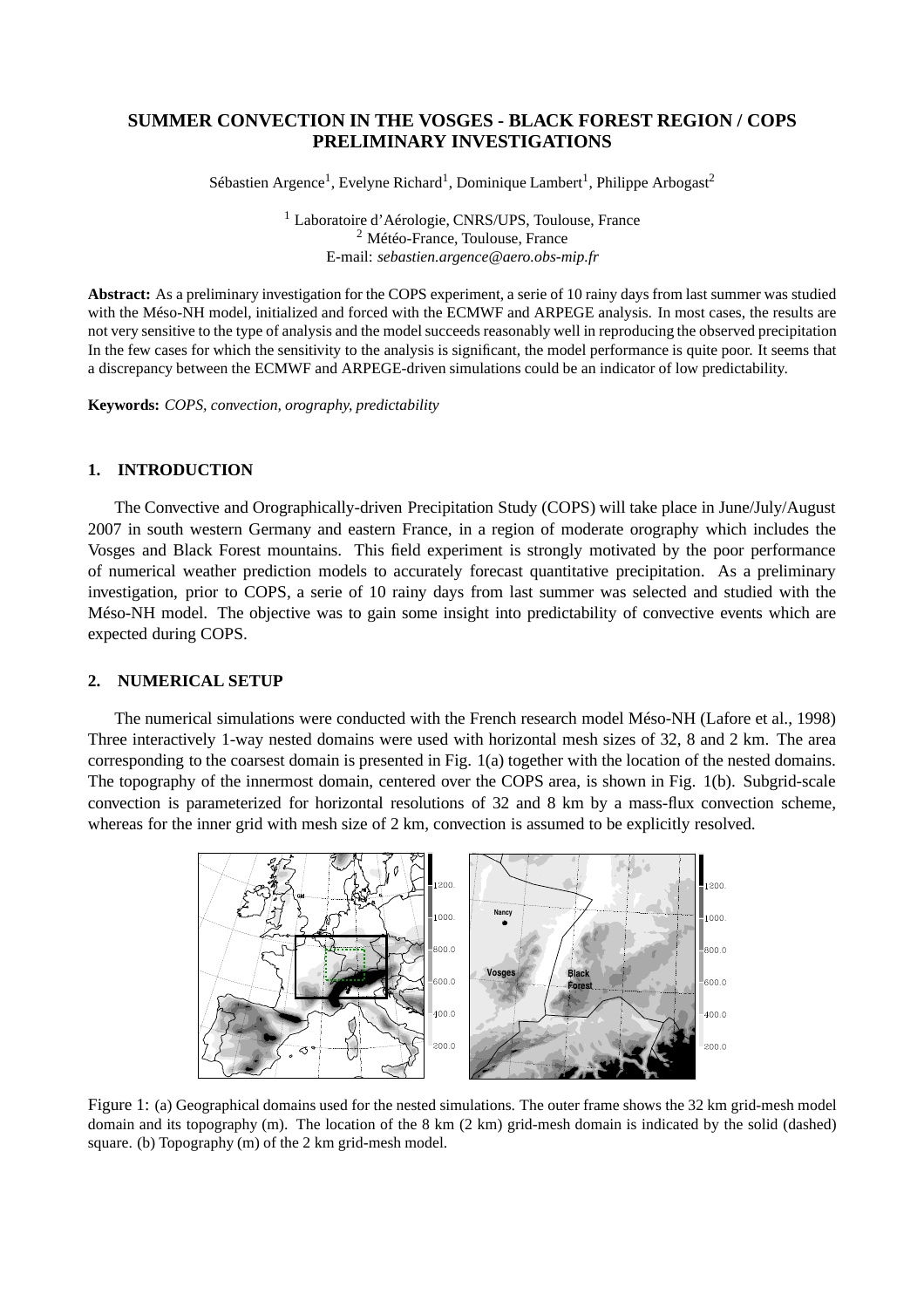The initial and boundary conditions were taken either from the ECMWF or ARPEGE analysis. All simulations were integrated over a period of 30h, starting at 00 UTC. The 10 selected days correspond to the rainiest days of summer 2006 over the COPS region.

## **3. RESULTS**

#### **3.1 Overview**

Figure 2 presents for each day the time evolution of the simulated precipitation rate (mm.h<sup>-1</sup>, averaged over the high-resolution domain) and compares the results obtained with the two sets of analysis. In order to get a rough idea of the quality of each simulation, correlation coefficients have been computed between the observed and simulated precipitation accumulated over 24h from 06 UTC to 06UTC the next day. Because of an easier access to data, only the French surface stations have been considered so far. About 180 stations are included in the domain.

For 7 of the 10 selected days, precipitation results are not very sensitive to the type of analysis but significant discrepancies occur for June 27, August 3 and 15. For these three days, correlation coefficients which are mostly above 0.5 for the other days drop dramatically. At first sight, it seems that a discrepancy between the ECMWF and ARPEGE-driven simulations could be an indicator of a poor predictability of the situation.



Figure 2: Time evolution of the spatially averaged precipitation rate  $(mm.h^{-1})$  for the 10 selected days: simulations driven by ECMWF analysis (solid line) and ARPEGE analysis (dashed line). The correlation coefficients are reported on the top right corner of each plot.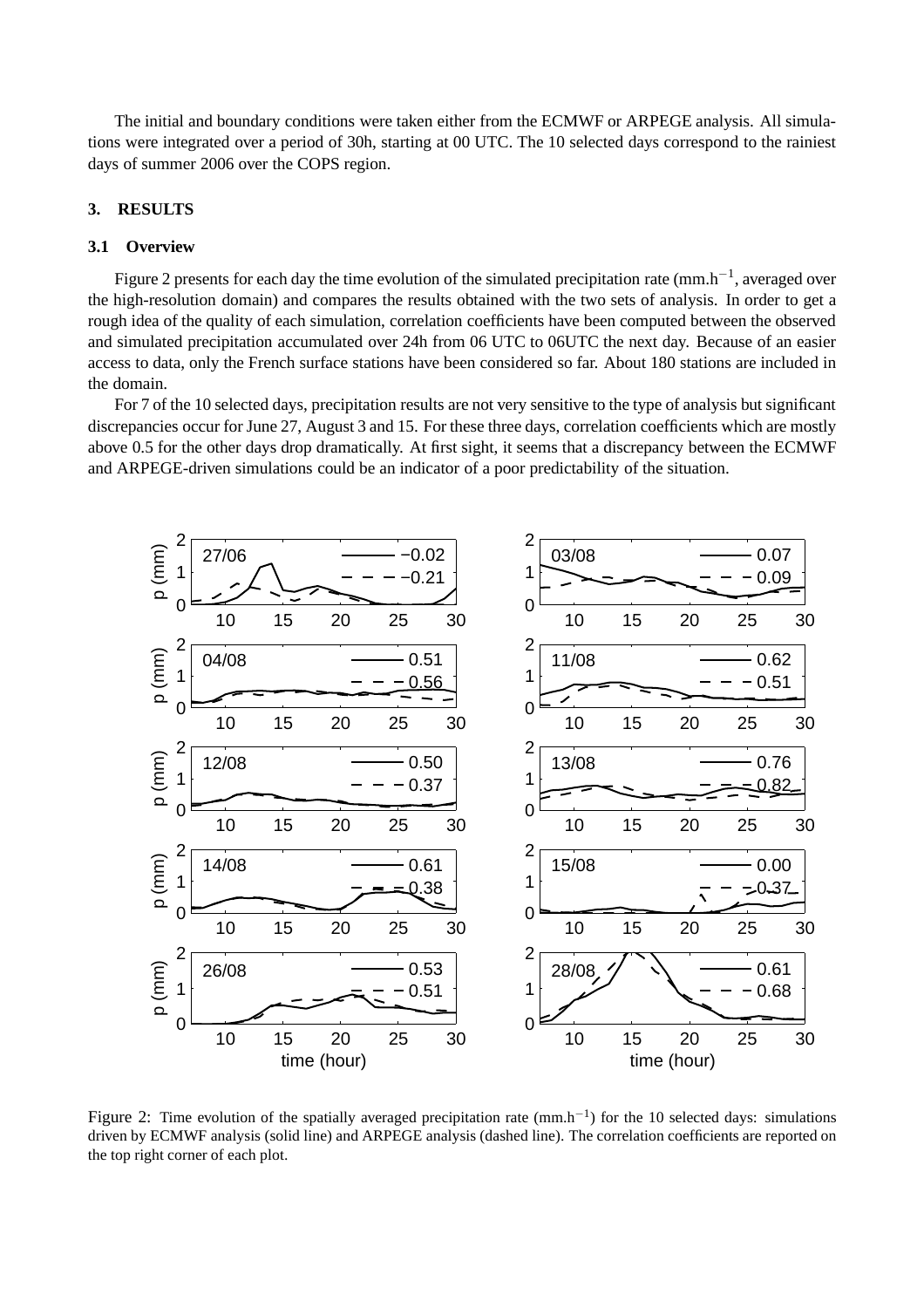#### **3.2 The case of 27 June**

Due to the poor results obtained for 27 June, this case was studied in more details. Figure 3 displays the simulated precipitation obtained with both analysis and accumulated from 06 to 12 UTC and from 12 to 18 UTC. These fields can be compared with the rainfall estimate deduced from radar observations of Nancy. According to the radar, an elongated rainband, south-west/north-east oriented moved accross the area in the morning whereas precipitation mainly occurred over northeastern Switzerland in the afternoon. Both simulations succeed in reproducing the precipitation pattern over Switzerland but none of them correctly captured the time evolution of the rain band that crossed over the Vosges and Black Forest. The ARPEGE-driven simulation gives too much precipitation over the Vosges in the morning and the ECMWF-driven simulation too much in the afternoon.



Figure 3: Accumulated precipitation (mm) from 06 to 12 UTC (top) and from 12 to 18 UTC (bottom) on 27 June 2006: computed from the ECMWF and ARPEGE-driven simulations (left and right, respectively) and estimated from the Nancy radar (middle).

#### **4. SENSITIVITY STUDY**

In an attempt to identify some of the factors that could determine the predictability of this event, two types of sensitivity experiments were carried out. The first one intended to address the problem of uncertainty on the synoptic scale. By using a potential vorticity inversion tool (Chaigne and Arbogast, 2000), the upper-level PV anomaly of the ARPEGE analysis of 27 June 2006 00 UTC was modified to obtain a better match with the one of the ECMWF analysis. The second serie of experiments was designed to investigate the role of mesoscale processes and was based upon the lag ensemble method proposed by Hohenegger et al. (2006). The driving simulations (32 km and 8 km) were initialized at 00 UTC while the ensemble members were spun off at 01 UTC (member 1), 02 UTC (member 2) and so on untill 06 UTC (member 6). The ensemble was then integrated to 06 UTC on the next day without any rescaling of the perturbation amplitudes.

Figure 4 presents the time evolution of the hourly precipitation spatially averaged over a domain restricted to the Vosges area for all the simulations. It is quite interesting to note that none of the two methods was able to